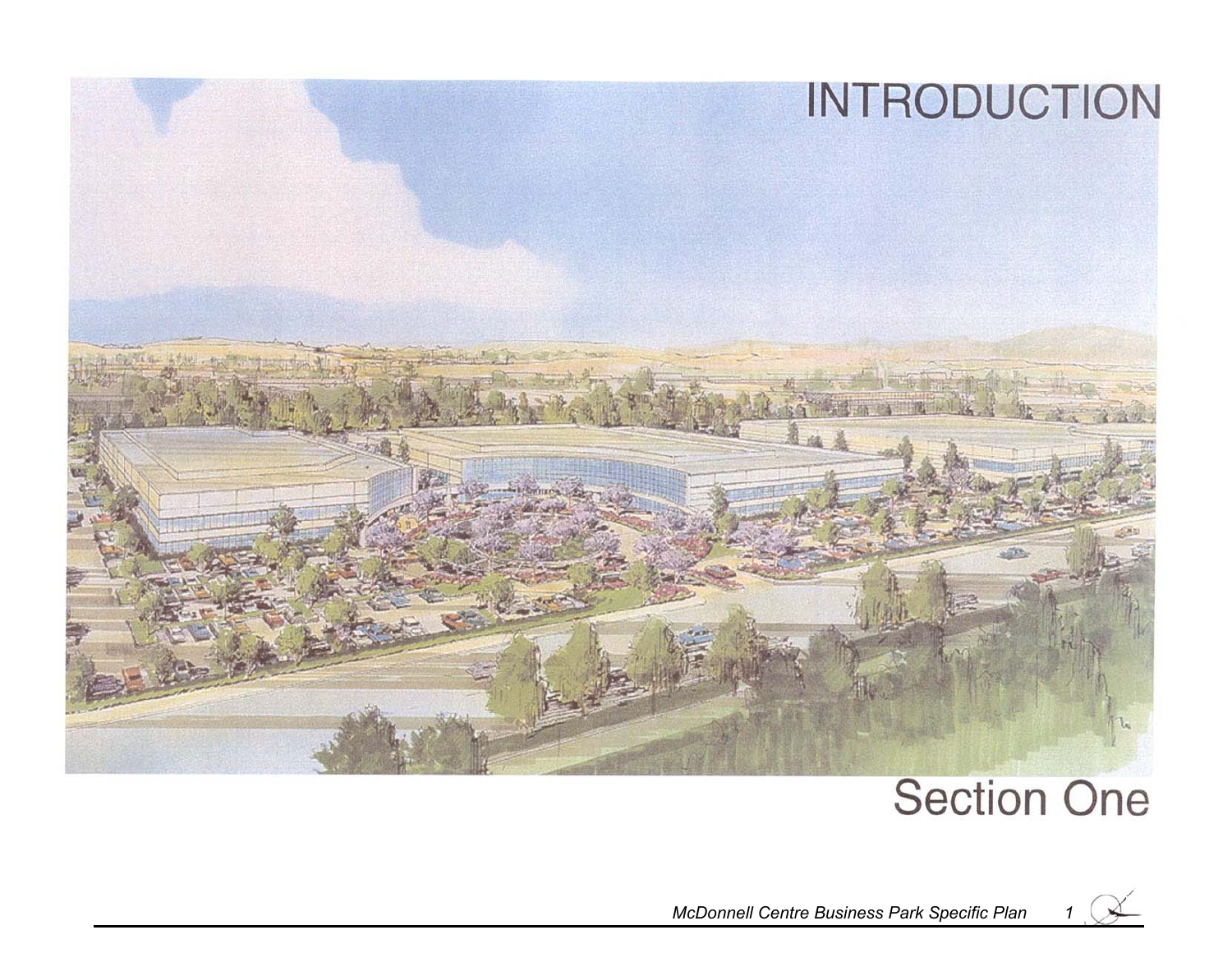## **INTRODUCTION**

#### **1.0 PURPOSE AND INTENT**

 The McDonnell Centre Business Park Specific Plan establishes that planning concept, design theme, development regulations and administrative procedures necessary to achieve an orderly and compatible development of the project area; and to implement the goals, policies, and objectives of the Huntington Beach General Plan. The intent is to establish a public private partnership to enable the creation of a "Campus-Park" industrial setting and achieve a high level quality in individual building design.

The McDonnell Centre Business Park Specific Plan identifies the location, character and intensities of the planned business park development activities. The Specific Plan establishes the alignment and design of a circulation system, and all public facilities and infrastructure necessary to facilitate a master planned development. The Specific Plan creates a compatible design theme for the project area and establishes the development regulations necessary to accomplish the identified objectives.

The Specific Plan is regulatory in nature and serves as zoning for the McDonnell Centre Business Park area. Subsequent development plans, Parcel Maps and other entitlement requests for the project area must be consistent with both the Specific Plan and the Huntington Beach General Plan. An Environmental Impact Report (E.I.R. 96-1), with identified mitigation measures, has been prepared as a companion report to the Specific Plan. An Addendum to EIR 96-1 addresses the Specific Plan Amendment No.1 modifications.

#### **1.1 AUTHORITY AND PROCEDURE**

The State of California requires that all cities and counties prepare and adopt a comprehensive General Plan for the physical development of their area of jurisdiction.

Following the adoption of the General Plan, the entity is required to develop and adopt regulating programs (zoning and subdivision ordinances, building and housing codes, and other regulations), which will implement the policies described in the General Plan.

California State law authorizes cities with complete General Plans to prepare and adopt Specific Plans (Government Code Sections 65450 et. seq.). Specific Plan are intended to be a bridge between the local General Plan and individual development proposals. Specific Plans contain both planning policies and regulations, and may combine zoning regulations, capital improvement programs, detailed development standards and other regulatory methods into one document which can be tailored to meet the needs of a specific area.

Local planning agencies or their legislative bodies may designate areas within their jurisdiction as ones for which a Specific Plan is "necessary or convenient" (Government Code Section 65451).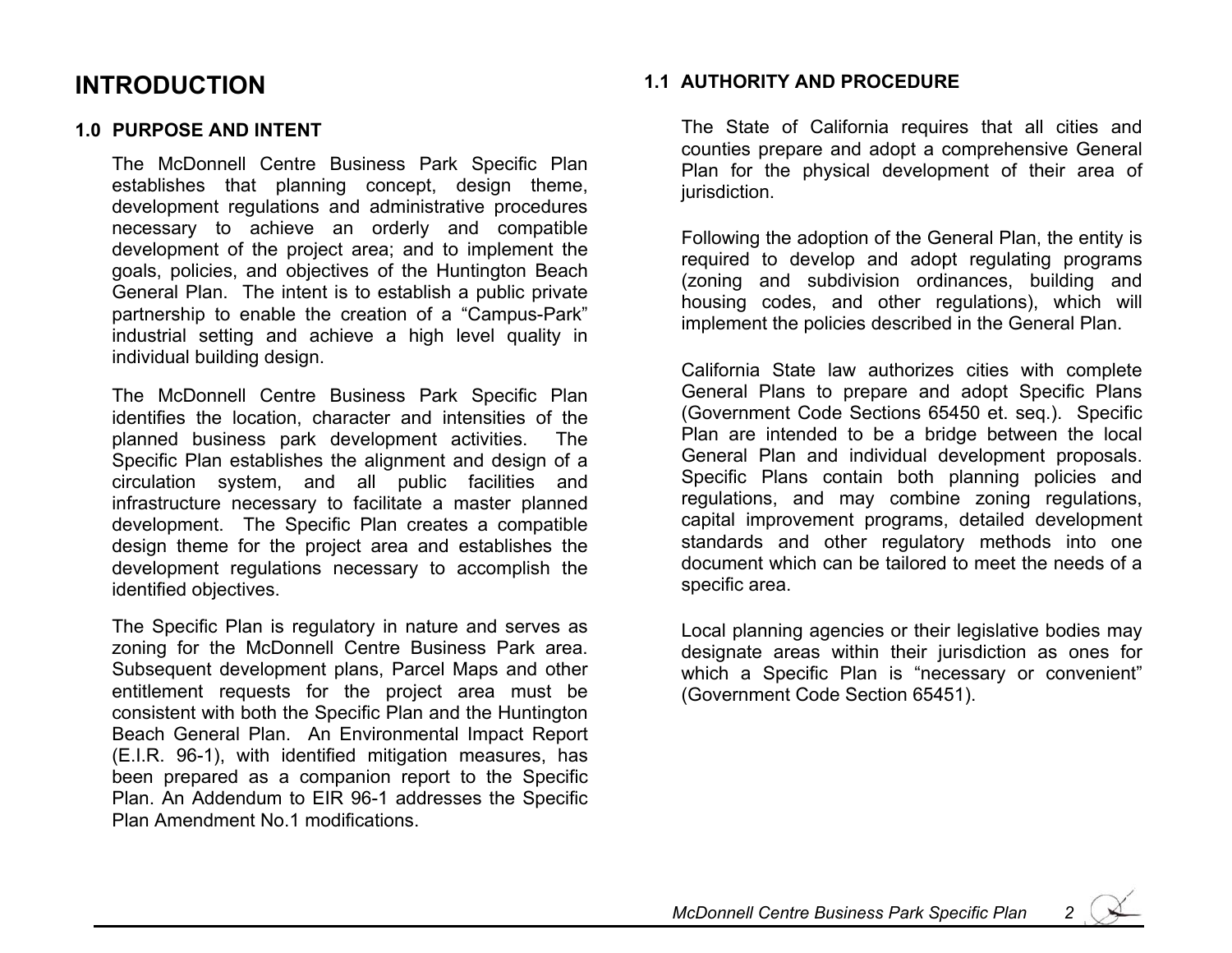A Specific Plan may either be adopted by ordinance or resolution (Government Code Section 65507). Adoption by ordinance is common when the Specific Plan amends a development code, zoning ordinance, or other code when specific regulatory measures are included and when local charters require adoption by ordinance. Resolutions are commonly used when the plan is more of a policy document. Should the legislative body wish to change a proposed Specific Plan recommended by the Planning Commission, the change must first be referred back to the Commission for consideration, if not previously considered (Government Code Section 65504).

Adoption or amendment of a Specific Plan constitutes a project under the California Environmental Quality Act (CEQA) and the State's Environmental Impact Report (EIR) guidelines. If the initial environmental review shows that the proposed or amended plan could significantly affect the environment, the jurisdiction must prepare an EIR and submit it in draft form for public review. The need for an EIR in a particular case is determined by the local government. A Specific Plan and an EIR on a Specific Plan overlap extensively; they must address many of the same concerns and the process for preparing them is nearly identical. Therefore, environmental assessment should be an integral part of preparing or revising a Specific Plan.

The preparation, adoption and implementation of the McDonnell Centre Business Park Specific Plan by the City of Huntington Beach is authorized by the California Government Code, Title 7, Division 1, Chapter 3, Article 8, Sections 65450 through 65457.

The Huntington Beach General Plan has recently been rewritten and adopted by the City Council (May 13, 1996). The amended General Plan maintains the industrial designation for the project area. The McDonnell Centre Business Park Specific Plan is consistent with the goals and policies of the Huntington Beach General Plan.

### **1.2 SCOPE AND FORMAT**

The McDonnell Centre Business Park Specific Plan is divided into six sequential sections. Section One is the Introduction and describes the purpose and intent of the document along with a brief explanation of Specific Plan procedures and authorization.

Section Two is the Project Area Description and is intended to establish the reasons why the Specific Plan process is logical and necessary for this portion of the City. This section presents a general description of the Specific Plan area including designated land uses, existing zoning and existing uses. In addition, special characteristics and existing conditions which make this area unique have been identified.